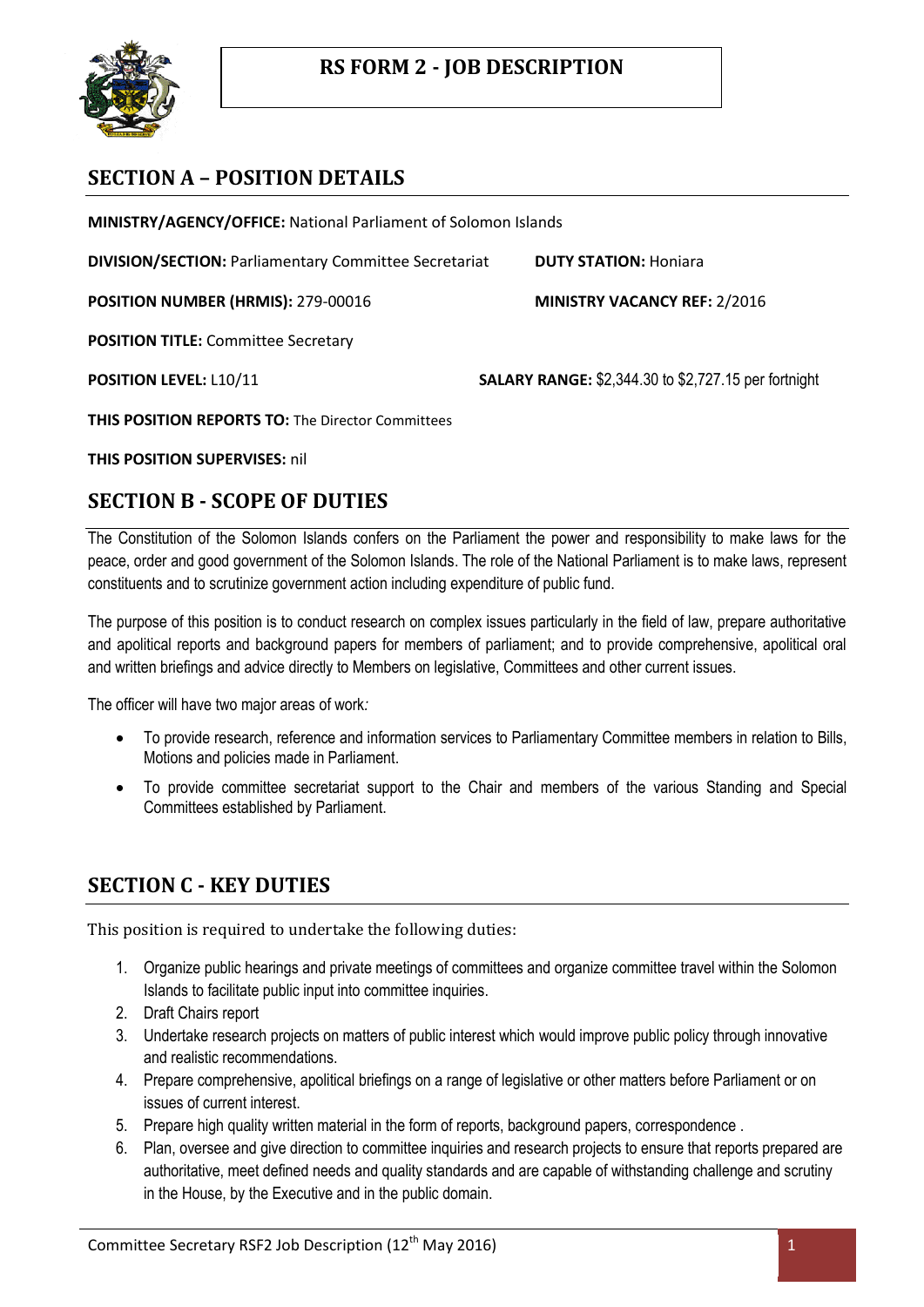- 7. Respond to enquiries from Chair and Members of committees for oral and written advice on committee practice and procedure to ensure that the committee operates according to Standing Orders, the terms of reference for the inquiry and any other relevant authority.
- 8. Conduct research and prepare draft questions for the Chair and members of a committee to facilitate the examination of witnesses.
- 9. Attend committee hearings to provide accurate procedural advice and prepare accurate minutes and other official records of proceedings.
- 10. Provide effective administrative services and maintain systems for the timely retrieval of reference and research material for dissemination to members.
- 11. Contribute to the public awareness and understanding of the role of the National Parliament and its committees through responding to enquiries from members of the public, government departments, private organizations and other interested parties.
- 12. Provide impartial, apolitical advice and exercise tact and discretion.
- 13. Meet deadlines and produce accurate work quickly when an issue is before parliament or a committee.
- 14. Assist the Clerk of the National Parliament in the House to provide effective procedural advice to the Speaker, Ministers and Members and to ensure effective functioning of the House.
- 15. Undertake other tasks as may be directed from time to time by the Clerk to the National Parliament.

## **SECTION D - KEY DELIVERABLES**

The incumbent of this position will have their performance assessed according to following key deliverables:

- 1. Effective leadership and management of the Research Unit team and resources, evident in the allocation of limited resources according to needs, designation of tasks to team members, provision of direction and support to the team and regular monitoring of the timely delivery of expected results.
- 2. Regular communication and liaising with Members of Parliament, Committees and Parliament stakeholders and identification of research topics prepared to meet the information needs of Members of Parliament and Parliament and its stakeholders
- 3. Work plan produced with an outline of research topics, identification of responsible persons and a schedule of the timeline of release of expected deliverables.
- 4. Research work conducted and completed with deliverables and practical recommendations made that contribute to the improvement of public policy and legislative process and passing of laws that improve the livelihood of Solomon Islands.
- 5. Research work conducted which meet the specific information needs of Members of Parliament and Parliament stakeholders.
- 6. Quality and Authoritative Reports, Briefing papers, Presentations and other documents produced with each document able to withstand challenges and scrutiny in the House, by the Executive and in the public domain
- 7. Timely response to individual Members of Parliament request for production of specific information needs
- 8. Relevant Analytical reports regularly produced and distributed to Members of Parliament
- 9. Staff performance monitored and appraisal report produced inline with the Public Service Performance Management Process.
- 10. Other duties as directed by the Clerk are performed and results are delivered on time.
- 11. 100% attendance (unless on authorised leave) and compliance with Code of Conduct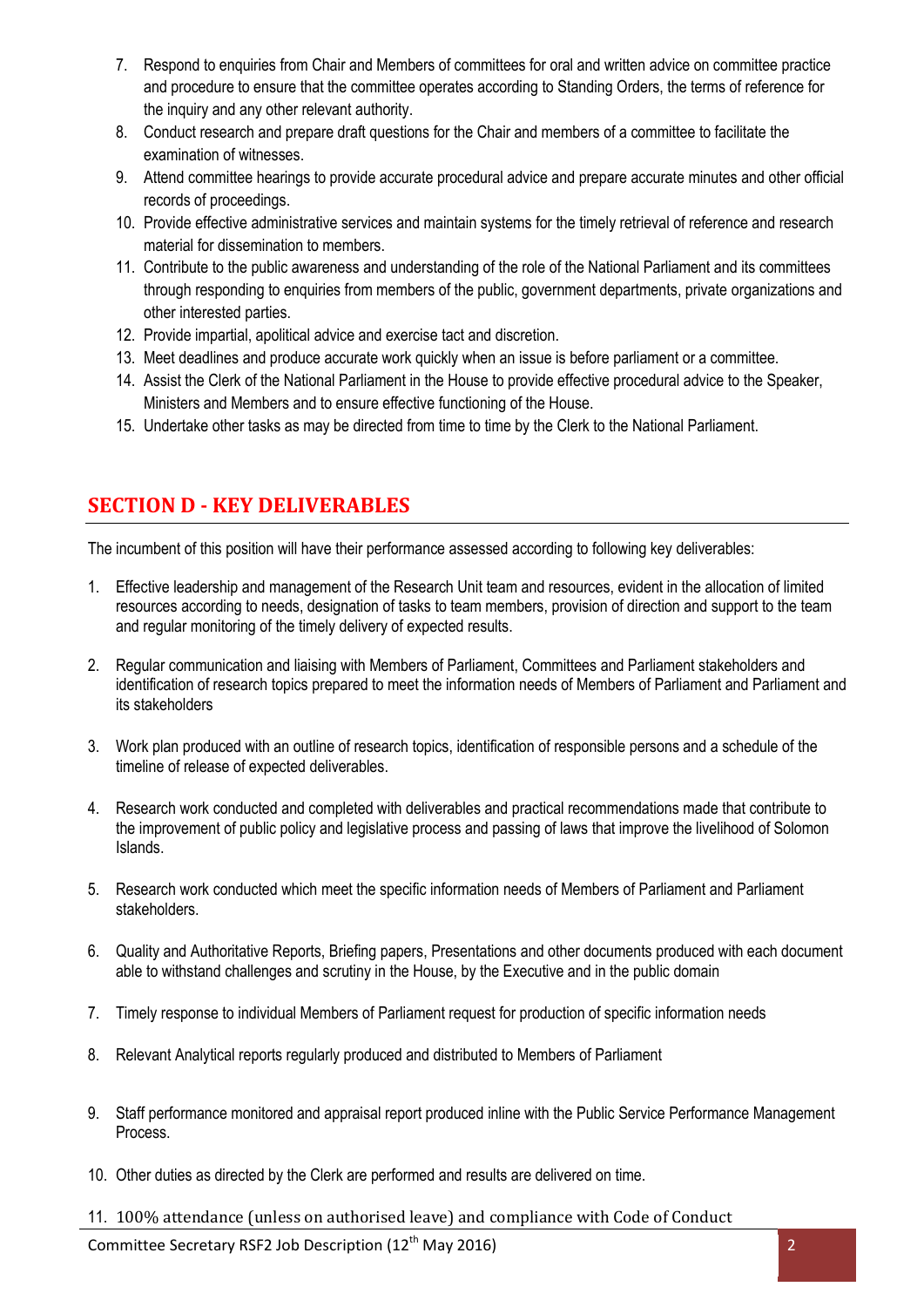# **SECTION E – QUALIFICATIONS AND CAPABILITIES**

Mandatory Qualifications

• Bachelor Degree in Law

Desirable Qualifications

 Completion of tertiary qualifications in a relevant discipline such as law, Art, economics, accounting, commerce, political science or a social science or tertiary qualifications relevant to a major area of government policy such as natural resources, agriculture, health or education is essential.

Capabilities Required

- Excellent research, writing and policy analysis skills.
- Ability to provide comprehensive, apolitical oral and written advice directly to members.
- Sound administrative, organizational and project management skills.
- Strong oral and interpersonal skills to communicate effectively with ministers, members of Parliament, senior public officials and a range of stakeholders.
- High standards of integrity and the ability to handle confidential matters and provide impartial advice.
- Understanding of the role of Parliament and the system of government in the Solomon Islands.
- Demonstrated capacity to participate effectively in small teams.
- Good information management skills including ability to use and manage a range of computing software.

# **SECTION F - KEY SELECTION CRITERIA**

Suitability for this position will be assessed against the following key selection criteria:

**KSC1**. Possession of relevant mandatory qualification (Bachelors Degree in Law) and minimum of five years work experience involving research.

**KSC2**. Proof of possession of research skills, analytical skills and report writing skills, communication, planning and organising skills as evident in academic qualification and work experiences

**KSC3**. Experience and performance of leadership and management roles and familiarity with the Parliament practices and the Public Service system and structures

- **KSC4**. Evidence of being Result Oriented and delivery of expected results on time
- **KSC5**. Must be able to demonstrate a strong commitment to upholding Public Service Values and Code of Conduct including high level of work attendance

### **SECTION G - TERMS AND CONDITIONS**

**Fortnightly Salary:** \$\$2,344.30 to \$2,727.15 per fortnight **Annual Salary:** \$75,290.38 - \$79,636.72